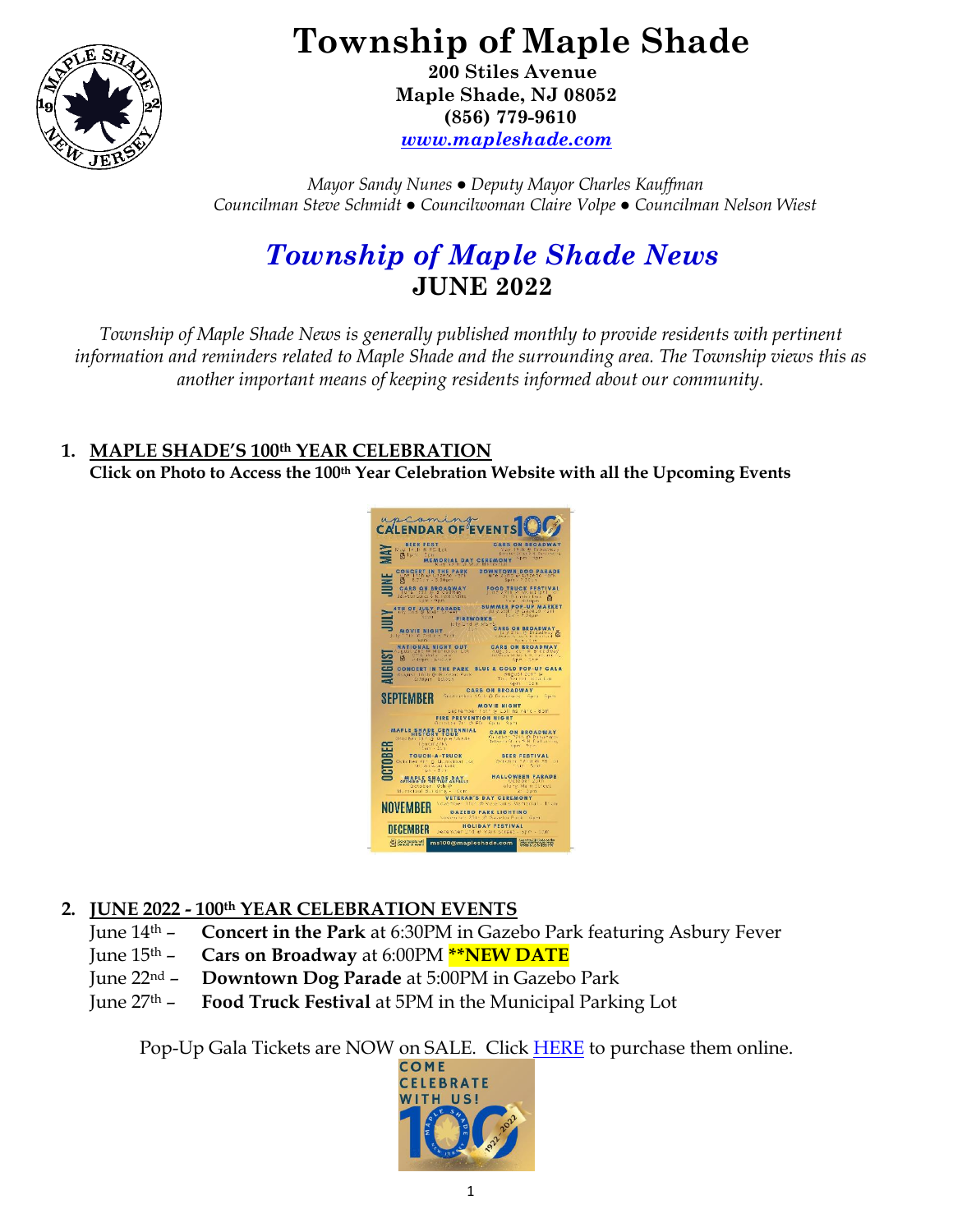# **3. INDEPENDENCE DAY CELEBRATION – JULY 2nd**

Bring your Family, join Friends and Neighbors as we march down Main Street at **Noon** to Celebrate America with a good Old Fashioned Independence Day Parade! The parade will include floats, String Bands, a bike parade, and local organizations as we kick off the day's festivities. Hope to see you there!



Later that evening, join us at the High School on Frederick Ave for Fireworks! Starting at approximately 9pm, we will light the night sky with Red, White, and Blue. There will be limited parking available in and around the High School, so residents are encouraged to walk to the event. Please be on the lookout over the next few weeks for additional information.

# **4. PRIMARY ELECTION INFORMATION - PLAN YOUR VOTE!**

| <b>DATES TO REMEMBER</b> |                                                                 |
|--------------------------|-----------------------------------------------------------------|
| 1. April 23, 2022        | Commencement of Mailing of Mail-In Ballots for Primary Election |
| 2. May 17, 2022          | Voter Registration Deadline for Primary (21 Days Prior)         |
| 3. May 31, 2022          | Deadline to apply for a Mail-In ballot by mail                  |
| 4. June 1, 2022          | <b>Mailing Sample Ballots</b>                                   |
| 5. June 3 – June 5, 2022 | <b>Early Voting Period</b>                                      |
| 6. June 6, 2022 -        | Deadline for In-Person Mail-In Ballot Applications - 3PM        |
| 7. June 7, 2022 -        | Primary Election - 6AM to 8PM                                   |
|                          |                                                                 |

Please Read your Sample Ballots!! Your District is on your address label after your name.

**DISTRICTS** have changed!! Fox Meadow Residents go to the Fox Meadow Golf Center; Watergate Residents go to your Community Center. If you voted at Steinhauer School or the Maple Shade High School, you vote at the Maple Shade Fire Department.

| Districts $1 & 7 -$                  | VFW                                             |
|--------------------------------------|-------------------------------------------------|
| Districts 2, 6, 8, 10 & 12 -         | <b>Municipal Building</b>                       |
| Districts 3, 4, 9, 11, 13, 16 & 18 - | Maple Shade Fire Department, 53 S. Maple Avenue |
| Districts 5, 14 & 15 -               | 25 Club                                         |
| District 17 -                        | <b>Watergate Community Center</b>               |
| District 19 –                        | <b>Fox Meadow Golf Center</b>                   |

\* **Ballot box** is located at the front doors of the Township Building, 200 Stiles Avenue, Maple Shade, NJ 08052. Vote-by-Mail ballots are being sent out!

#### \* **Early Voting Information & Voting Locations**

There will be 3 days of Early Voting for the Primary Election: Friday, June 3 – Sunday, June 5; Friday and Saturday hours 10 am – 8 pm; Sunday 10 am – 6pm.

All locations will remain the same as last year, except that the Tabernacle early voting site has been moved to the Lenape Regional Administrative Building in Shamong.

- **Chesterfield at the Chesterfield Township Municipal Building, 295 Bordentown-Chesterfield Road;**
- **Evesham at the Gibson House Community Center, 535 East Main Street, Marlton;**
- **Medford at the Medford Town Hall, 49 Union Street;**
- **Mount Laurel at Rowan College at Burlington County Student Success Center, 1500 College Circle;**
- **Pemberton Township at the Pemberton Community Library, 16 Broadway, Browns Mills;**
- **Tabernacle at the Lenape Regional Administrative Building in Shamong** (93 Willow Grove Rd, Shamong, NJ)**;**
- **Willingboro at the Willingboro Public Library, 220 Campbell Drive**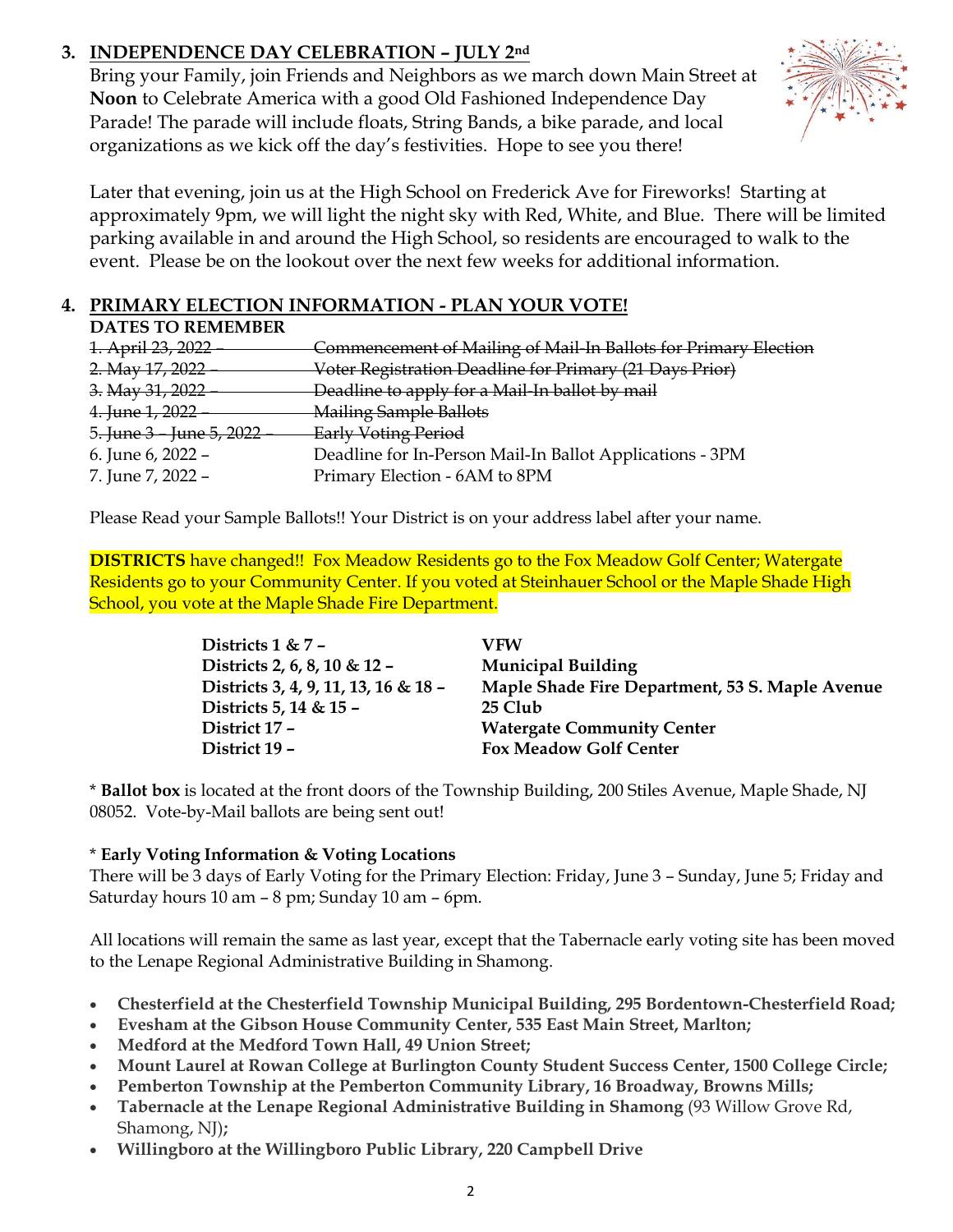## **5. MUNICIPAL BUILDING ADMINISTRATIVE OFFICES SUMMER HOURS**

Beginning Tuesday July 5<sup>th</sup>, 2022 to Friday September 2<sup>nd</sup>, 2022 our Administrative Offices in the Municipal Building will reduce to a ½ hour lunch and switch to a summer schedule. Our new hours will be as follows:

#### **Monday to Thursday**

8:30am to 4:30pm

**Friday**

8:30am to 1:30pm

The Municipal Staff continues to be committed to serving our residents. Have a Safe and Happy Summer!

## **6. PLANNING & ZONING**

A friendly reminder that a [Zoning Permit](https://mapleshade.com/wp-content/uploads/2020/10/ZONINGPERMITFORM-2019-Website.pdf) is required when constructing the following items:

- Pool
- Fence
- Garage
- Shed
- Deck
- Gazebo



Questions? Contact Pradip Soni at 856-779-9610 ext. 151 or [zoning@mapleshade.com](mailto:zoning@mapleshade.com)

# **7. GOOD NEIGHBOR REMINDERS**

As we go through the summer months, below are just a few property maintenance issues that often are the biggest complaints reported to the Township, but easily remediated.

• Grass Clippings are not to be blown into the street, not only is it unsightly and unsafe in the street, it is against Township Code Chapter 117-4; plus if it gets into the storm system it clogs the drains creating even greater issues for Township crews. Please either leave your clippings on your lawn or dispose of them properly.



• High grass is the #1 complaint from neighbors between the months of May to September. You may have heard about "No Mow May" but now that its June, properties should be cut regularly. Township Code Chapter 152-3 requires grass grow no higher than 6 inches before it must be cut. Properties where grass is higher than 6 inches are subject to receiving a Notice of Violation and ultimately may receive a fine or lien against the property.

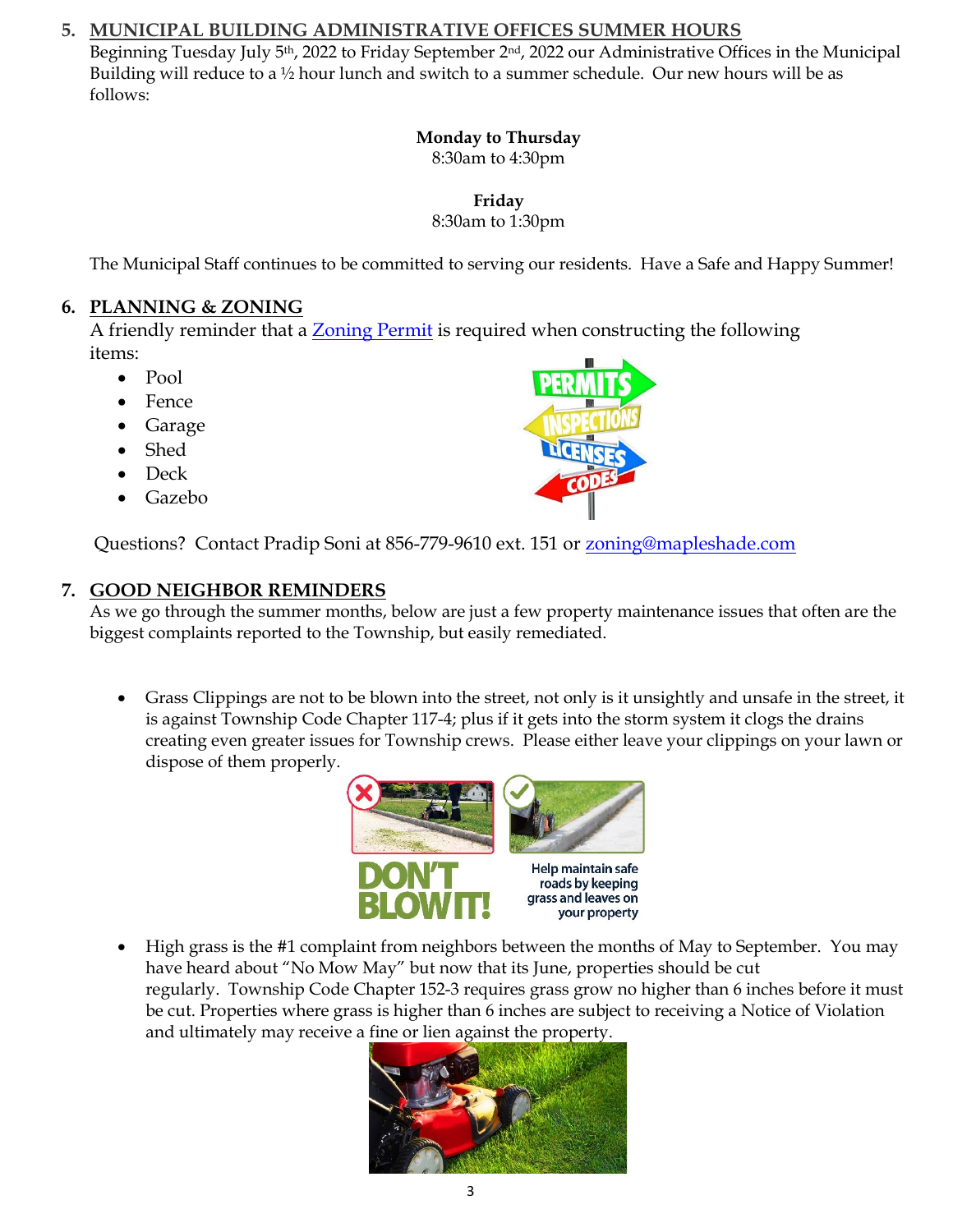• IT'S POOL SEASON! Non-Maintained Pools are the #2 top complaint the Township receives this time of year. Mostly due to when unmaintained pools allow mosquitoes to breed as a result of nonuse. If your pool is not going to be used, the pool cover should be secured so that mosquitoes cannot access the water underneath. If water accumulates on top of the cover, it should be completely drained regularly. If your pool will not be used again, remove the pool altogether. In-ground pools can be filled in, taking care to follow proper procedures. Above ground pools should be dismantled and the components properly stored or discarded. The unused liner or cover, if left outside, will collect pockets of water, and still breed mosquitoes. REMEMBER: Do not leave a swimming pool or pool cover uncared for, even for part of the year, because it will breed mosquitoes.



## **8. MAPLE SHADE WATER & SEWER**

Woodard & Curran is the contract operator of Maple Shade Utilities. We operate the Township's water, wastewater, collection, and distribution systems. We currently have positions available at the utility that we are seeking to fill.

Woodard & Curran is an employee-oriented company which is focused on providing superior service to the client. If you are interested in joining our team, you should apply for a position online. Please go to [www.woodardcurran.com,](http://www.woodardcurran.com/) place the cursor over Careers, click on Job Openings and click on Search Jobs. You can use the location filter to select Maple Shade NJ and apply for the position that suits your interest.

## **9. RECREATION DEPARMENT**

**Maple Shade Recreation is looking for Maple Shade organizations and vendors to raise money and get involved with Township sponsored events and classes.** If you would like to be included in community events to raise money for your organization or offer classes, please send an email to Recreation Director, Lauren Domzalski, at [Recreation@mapleshade.com](mailto:Recreation@mapleshade.com) .

Registration for the following classes can be found at [www.mapleshade.com/recreation.](http://www.mapleshade.com/recreation)

#### a. **SUMMER PROGRAM SERIES**:

The Township of Maple Shade's Recreation Department is offering several Summer Programs.

- Lil Sous Chef
- Medieval Art
- Kids Music Round
- Mad Science
- Zumbini
- **STEM**
- Kickin' Flips
- eSports League

Click **[HERE](https://mapleshade.com/parks-recreation/)** to access more information.

#### **10. MAPLE SHADE LIBRARY**

Monday-Thursday 10AM to 8:30PM Friday & Saturday 10AM to 5PM Holiday Closing: Friday, June 17th for Juneteenth Call or Visit the Library for Further Details

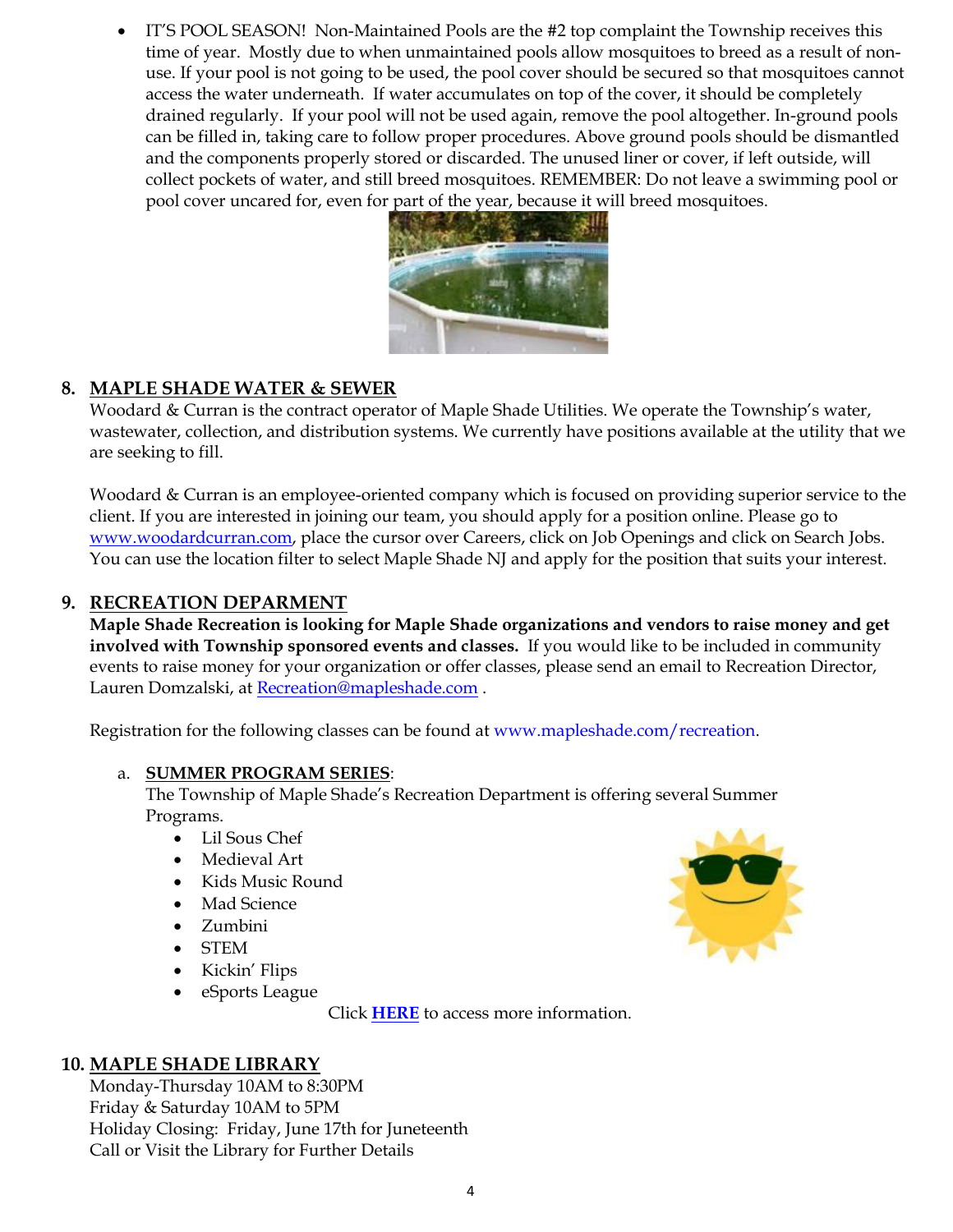#### **All Events are Free!**

#### **Youth Services Events**

- June 3rd @ 10:30AM.: Maple Shade Collins Lane Park Storytime (weather permitting)
- June 7th @ 3:30PM: Tween & Teen LEGO Club. Registration Required
- June 8th @ 10:30AM: Preschool Painters. Registration Required
- June 10th @ 10:30AM: Preschool Painters: Sea Star Collage. Registration Required
	- June 13th @ 3:30PM: Tween & Teen Paper Circuits. Registration Required
- June 14th @ 10:30AM: Maple Shade Collins Lane Park Storytime (weather permitting)
- June 20th @ 3:30PM: Perler Beads for Kids. Registration Required.
- June 21st @ 3:30PM: Tween & Teen Afternoon Art: Deep Sea Paintings. Registration Required.
	- June 24th @ 10:30AM: Dance & Bubble Party. Registration Required.
- June 27th @ 3:30PM: Comics Club
- June 28th @ 3:30PM: Kids Afternoon Art: Deep Sea Paintings. Registration Required.

#### **Adult Services Events**

- June 4th @ 10:30AM: Conversation for English Language Learners. Registration is required.
- June 7th: Moorestown Visiting Nurse Association. Free blood pressure checks and more!
- June 9th @ 1:00PM: Health Screenings. Blood pressure and glucose check. Open to all!
- June 9th @ 6:00PM: The Four Cornerstones of Retirement Planning. Registration Required.
	- June 16th @ 2:00PM: Medicare Information Session. Registration Required.
- June 18th @ 10:30AM: Conversation for English Language Learners. Registration is required.
- June 22nd @ 2:00PM: Bookbuzzers Book Club. Registration Required.
- June 23rd @ 2:00PM: Making Your Memoir Universal. Registration Required.

# **11. DEPARTMENT OF PUBLIC WORKS**

#### Important Reminders to Residents:

- Place grass clippings in open bags, **less than 30lbs**., and place them out for trash.
- No more than seven (7) items should be placed curbside for trash pick-up.

# **12. NJ POISON CONTROL CENTER ADVISORY – "Driving While High Is Illegal"**

## **Click [HERE](https://www.njpies.org/wp-content/uploads/2022/05/Driving-While-High-Is-Illegal-Health-Advisory_Website.pdf) for more information**



# **13. JUNE MEETINGS & EVENTS**

- Wednesday, June 8, 2022 Zoning Board Meeting @ 7:00PM
- Thursday, June 9, 2022 Town Council Meeting @ 6:30PM
- Wednesday, June 22, 2022 Planning Board Meeting @ 7:00PM